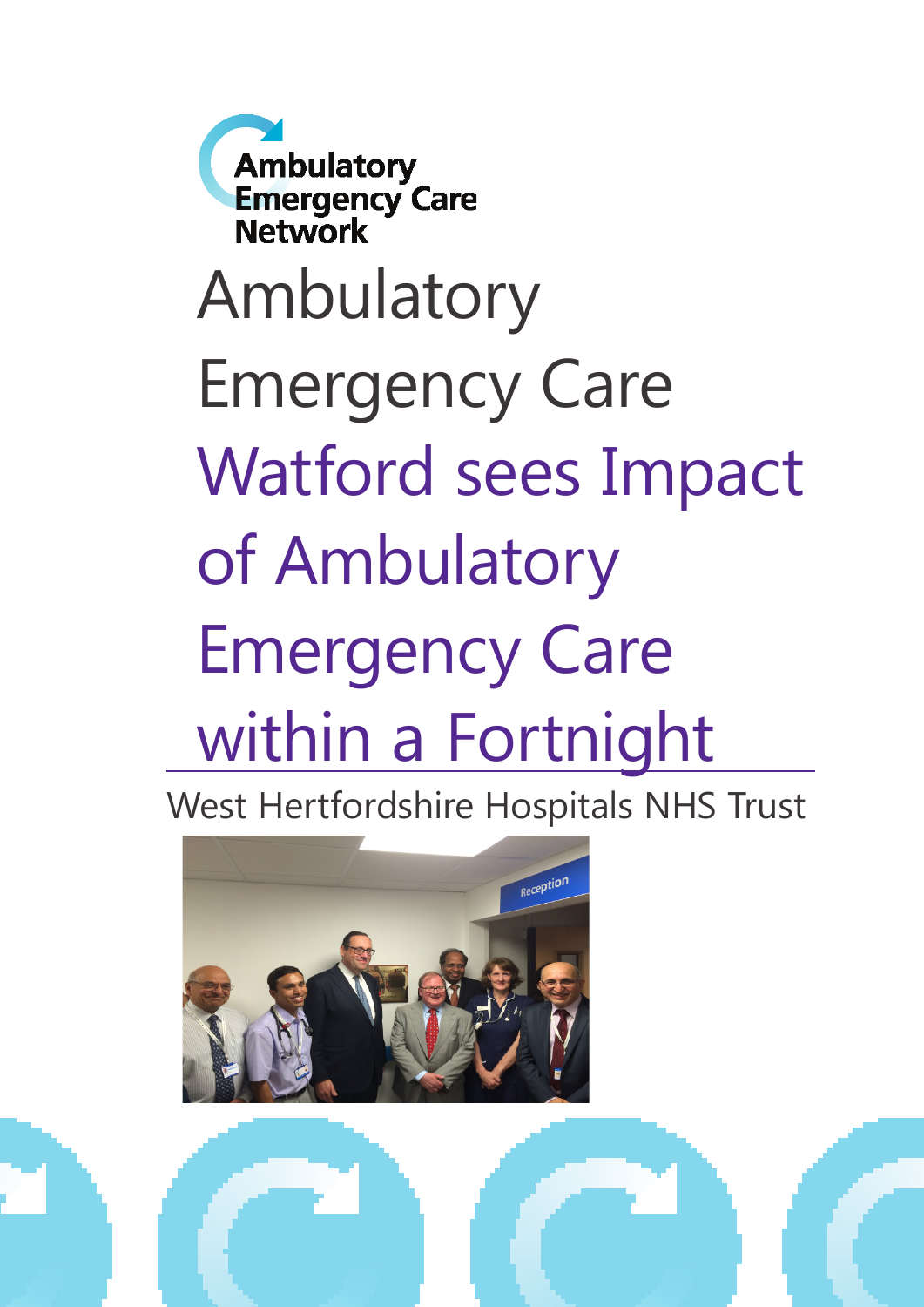Watford Sees Impact of Ambulatory Emergency Care within a Fortnight

Watford General Hospital was an early pioneer of Ambulatory Emergency Care. In May 2012, keen to address the problem of ever-increasing demands on emergency care, the hospital introduced an Ambulatory Emergency Care service located in a corner of one of the wards. It was staffed by a Clinical Lead for Ambulatory Care, Dr Arif Hamda and Senior Sister, Lynne Jeffery and saw a handful of patients each day.

Within a fortnight, it was clear that Ambulatory Emergency Care was having a significant impact on reducing the daily medical take. Divisional Manager of Emergency Medicine, Mary Richardson, presented the first business case for Ambulatory Emergency Care to the Board in August 2012. Two years on, Ambulatory Emergency Care now has its own purpose-built unit and handles around a third of the hospital's entire emergency take (around 40 patients a day). Watford talked to the Network about the reasons behind the rapid growth of Ambulatory Emergency Care.

"We are so proud of all the AEC team has achieved at West Hertfordshire Hospitals NHS Trust and the huge gains they have delivered for our patients. Many patients can now access first class urgent care through our new unit without having to be admitted to hospital. We know that patients love this model lf care and our staff very much enjoy delivering it. Support from the AEC Network helped us expand and improve our service quickly, learning from other sites about processes we could use to maximise the impact of AEC quickly and safely"

Sam Jones, CEO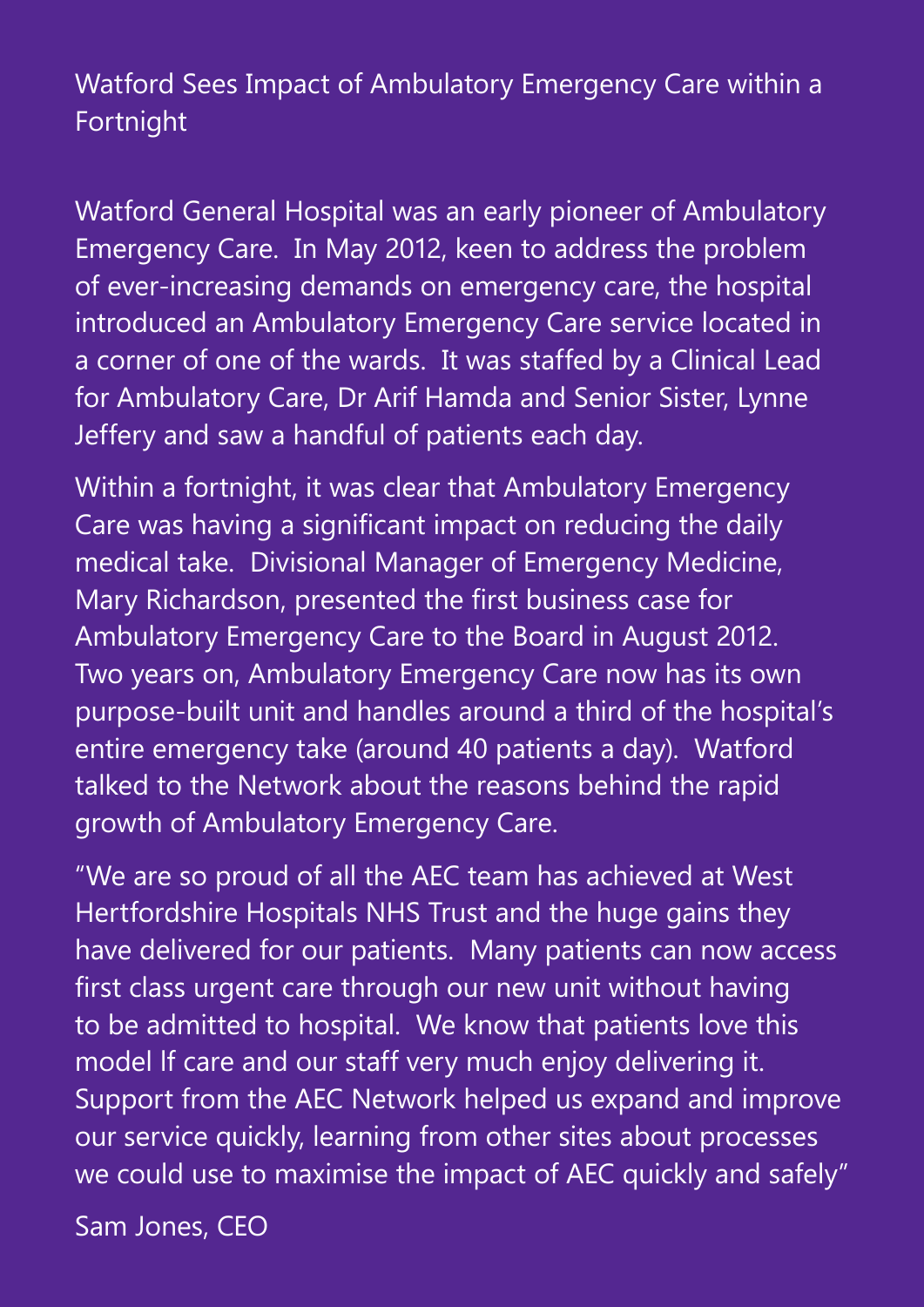"We started on a wing and a prayer, to be honest," explains Mary Richardson. "We had one bed and a few chairs, in a small corner of AAU (the Acute Assessment Unit). We started identifying patients in A&E that were referred for admission. If we thought we could treat and discharge them same-day we bought them into AEC. It was a blank canvas; there were no pathways and no particular types of patients we were targeting, staff just used clinical judgement."



Chart 1 - Number of A&E Attendances per month

# Making the case for Ambulatory Emergency Care

Within two weeks, it became clear that Ambulatory Emergency Care was having an enormous impact on the emergency take. "The flow of patients was much better, there were beds available and some of the pressure on A&E was relieved," says Mary. "So we began to introduce Ambulatory Emergency Care pathways for some of our most common emergency conditions, such as cellulitis, low risk chest pain and DVT. We continued to see any patient that we thought we could treat and discharge within one day, and the pathways helped us to overcome resistance from some of our clinical colleagues and to bring different specialisms on board."

The commissioner funded the Trust to join the Ambulatory Emergency Care Network. The focus of the Network is to support and accelerate the local development of Ambulatory Emergency Care services through the spread and adoption of good practice and utilisation of improvement methodologies.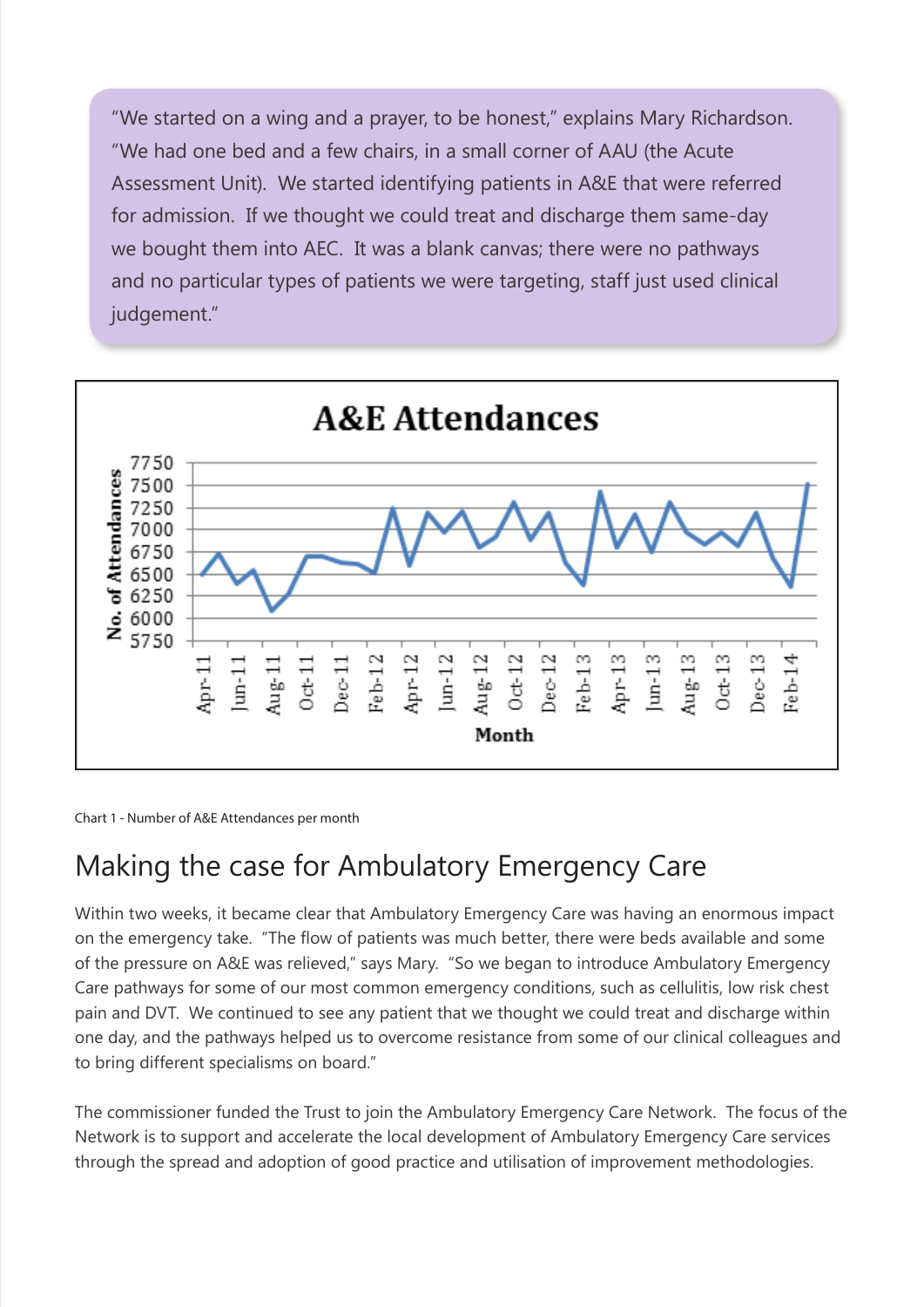The Network helped Watford to make the case for Ambulatory Emergency Care by advising the team on how to measure the impact of this new service. "Our involvement with the Ambulatory Emergency Care Network was invaluable when it came to identifying and using impact data," adds Mary.

"They helped us demonstrate that we were reducing pressure on A&E and freeing up beds. This enabled me to argue the case for more staff and a larger area for the service."

Dr Hamda says: "In the case of the Pulmonary Embolism pathway, for example, by using the evidence of 40 patients who had avoided admission, we were able to prove the benefits of AEC. It was a powerful argument for Ambulatory Emergency Care."



#### A more structured service

By August 2012, Watford had moved on from a small scale Ambulatory Emergency Care service to something far more structured. Ambulatory Emergency Care was allocated six beds in the corner of the Medical Short Stay Ward and two consulting rooms. The service was consultant-led with a dedicated staff grade doctor, Dr Muhammad Hussain, and a dedicated nursing team. From being a five-day a week service, it became a 12-hour-a-day, seven-day a week service. The on-call team began to notice a significant difference in demand, with 24-30% of the 'take' being diverted to Ambulatory Emergency Care during their opening hours.

Although the development of Ambulatory Emergency Care was rapid it was not without its challenges. Project Lead, James Mason, points out:

"Even after the service expanded in August 2012, we still had no dedicated unit. Often, due to bed pressures, staff would arrive in the morning to find that our ring-fenced beds has been used overnight. Sometimes we would find innappropriate patients being sent to Ambulatory Emergency Care, too, in a bid to relieve pressure on A&E."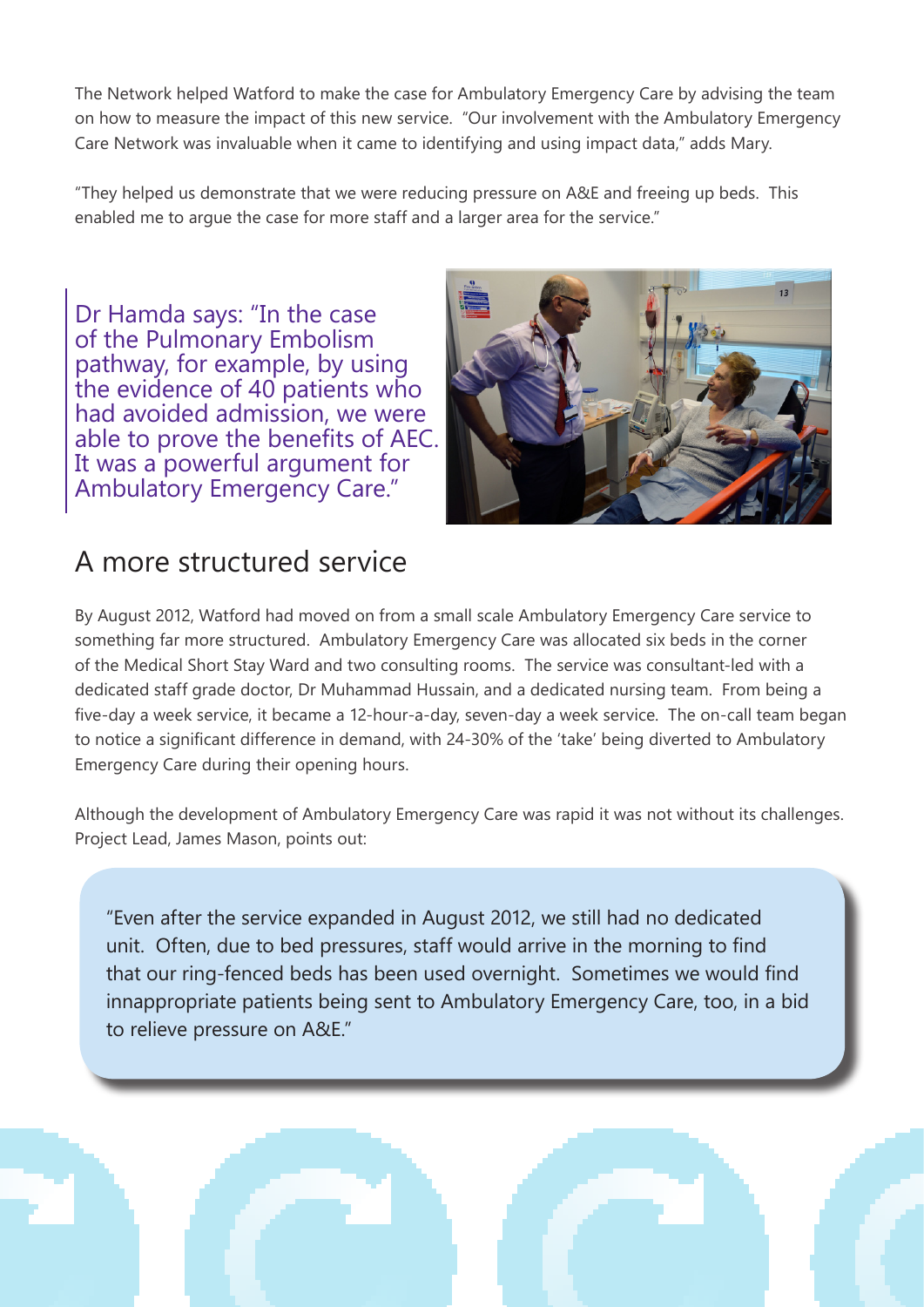Staff at Watford believe that good patient streaming processes on arrival are key but have stopped short of adopting a patient scoring tool.

"We rely on the clinical judgement of our consultants and nurses," explains James. "We did a trial of the AMB scoring tool in the beginning but found that if we had relied solely on the AMB score, some of the patients who we admitted to the unit would have been deemed unsuitable and some of the patients who we admitted to hospital would have been sent to the Ambulatory Emergency Care Unit. With this in mind, we decided to strengthen the clinical assessment process to identify and select patients suitable for AEC."

### Impact of Ambulatory Emergency Care

Ambulatory Emergency Care is having an impact both on the number of admissions and inpatient discharge rates. An average of 46% of medical heralded GP referrals for admission are now streamed to Ambulatory Emergency Care.

Chart 2 demonstrates the percentage of activity seen in the Ambulatory Emergency Care Unit which converts to admission. With more patients being treated in Ambulatory Emergency Care, the likelihood that some patients may convert to admission has increased. Based on the 12-week period below, an average of 14% of the Ambulatory activity has converted to admission to AAU. This must not be seen as a negative but illustrates the philosophy of 'all patients are considered Ambulatory until proven otherwise'.



Chart 2 - Ambulatory Activity/Admission Conversation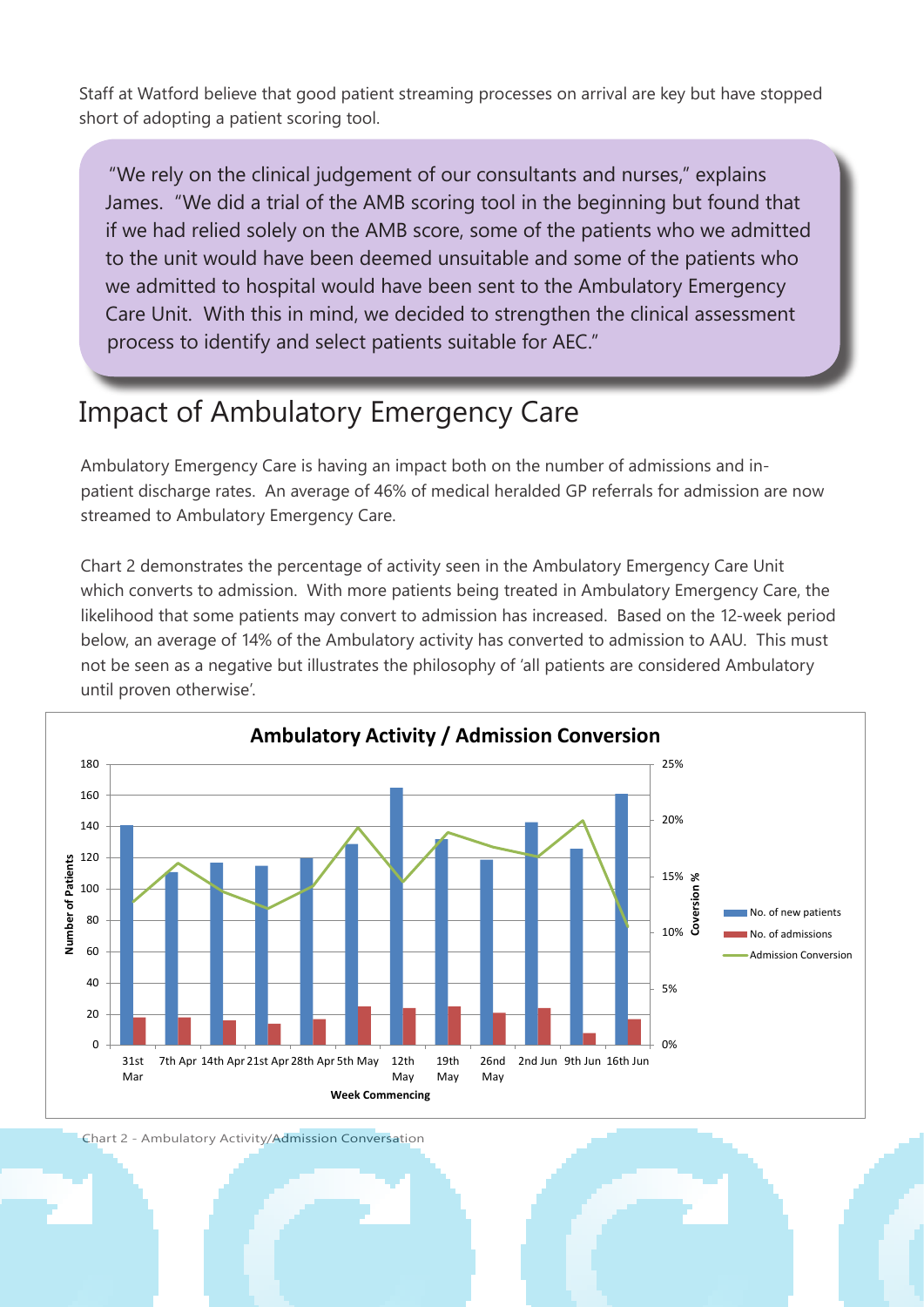Overall 29% of the medical take is diverted to Ambulatory Emergency Care Unit and since our new unit has opened we are able to treat even more patients same day. In 2013/14, 4,120 patients were treated via the Ambulatory Emergency Care Unit and in comparison we have already treated 3,147 patients in April, May and June of 2014.

The impact on patient experience will be the acid test of Ambulatory Emergency Care and it is still to early to say conclusively what impact it is having. The friends and family test is monitored in Ambulatory Emergency Care and results show a positive experience. Staff use this measure as a broad indicator of patient experience and a full co-design event is planned with the patients in Autumn 2014 to ensure the service provides the best experience for patients.

# A pragmatic approach

A pragmatic approach is taken to meet the demands of Ambulatory Emergency Care patients. For example, when the District Nursing Service did not have the capacity to follow-up on patients that needed IV antibiotics at home, it implemented an agreement with a private provider to provide the service. The provider assesses the patient's needs within the Ambulatory Emergency Care Unit and then administers treatment at home whilst the patient remains under the care of the Ambulatory Emergency Care Unit. It also employs a community-based OPAT (Outpatient Parenternal Antibiotics Therapy) nurse to work on the Cellulitis pathway.

# Come a long way

Ambulatory Emergency Care in Watford has come a long way from the early days. Lynne Jeffrey has been Senior Sister for Ambulatory Emergency Care since the service opened. She comments:

"When we started, I used to describe our approach as being like fishing. We used to go to A&E to see if we could find any suitable patients. When we did it felt like 'I've got one, I've got one!' There was a certain degree of suspicion from A&E staff that we were, somehow, trying to 'steal' their patients. On average, we would see three or four patients a day in Ambulatory Emergency Care in a small, screened area in the middle of a ward."

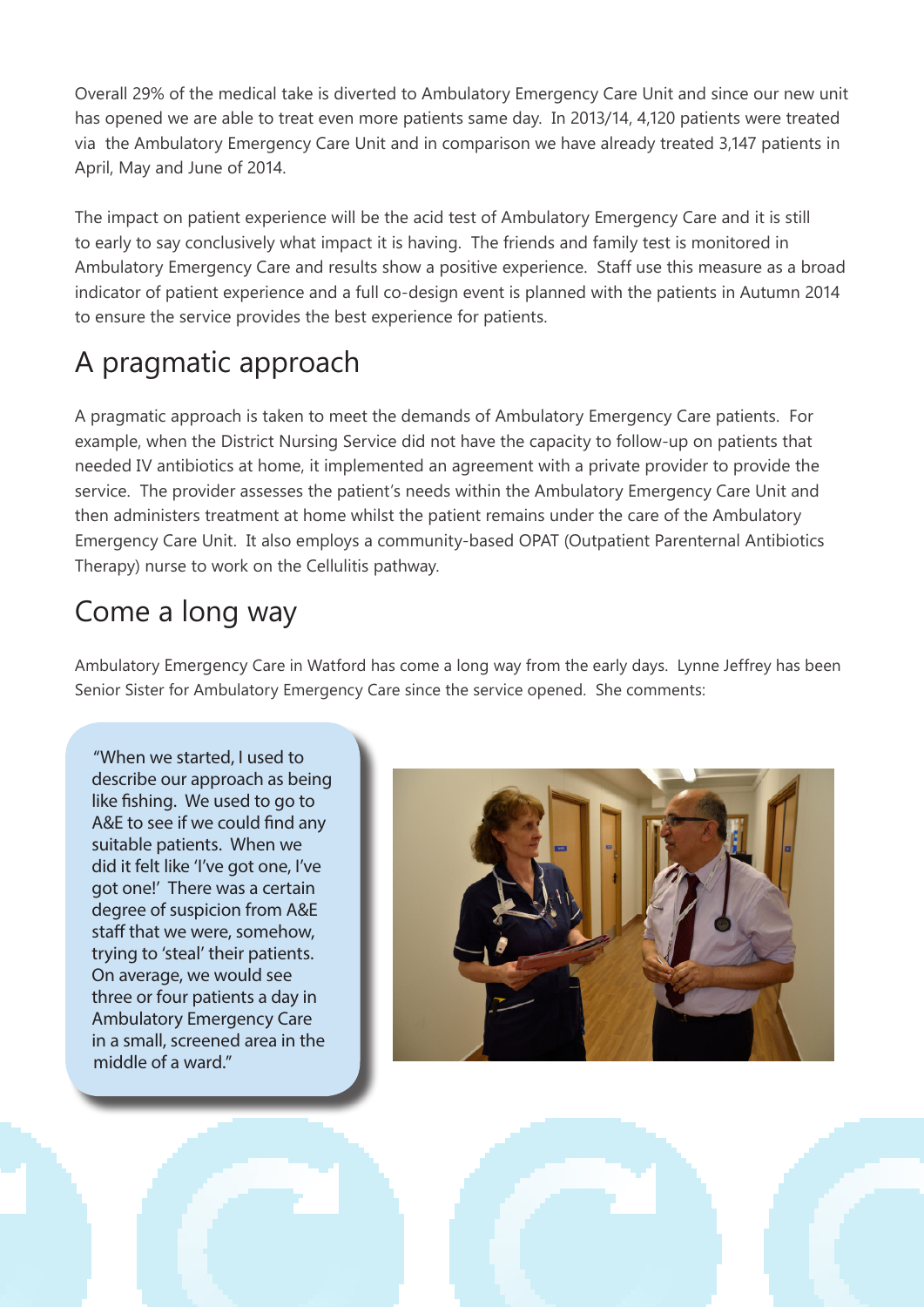"Now we are averaging around 40 patients a day (including new patients and returners) and continuing to expand. Our colleagues in A&E are incredibly supportive. If they find a suitable patient, they call us straight away and they even nominated us for Team of the Month recently. We also have a great relationship with the diagnostic teams. I am proud of the fact that our patients trust us enough to be able to pick up the phone if they have any concerns and I have the autonomy to be able to invite them to come back into the unit as needed, without having to go through a lengthy admissions process."



# A purpose built unit

With some financial input from the Clinical Commisioning Group (CCG), in January 2014, Ambulatory

Care finally moved into its own purpose-built unit with six examination rooms, a treatment room, reclinder chair area and separate male and female areas with four trolleys and one bed each. The service now employs seven consultants, one staff grade, two SHOs (Senior House Officers), 13 nurses, one DVT nurse and one Cellulitis nurse. It is open from 8am to 9pm 7 days a

week. The unit manages approximately a third of the hospital's emergency take, with around 52% of its take from A&E and 48% from GP referrals.

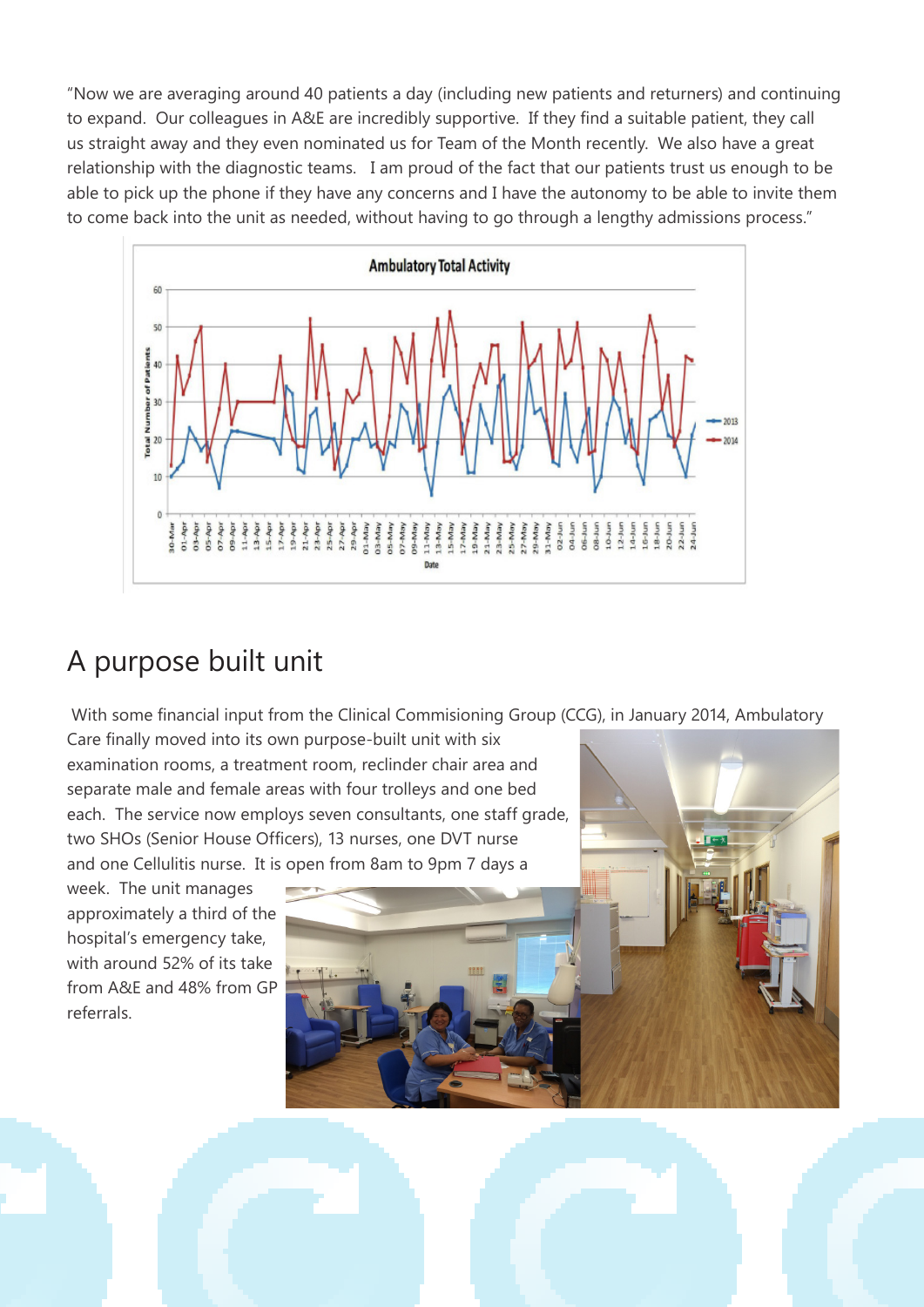Ambulatory Emergency Care continues to operate a combined process and pathway approach to identify and select suitable patients. In addition, there are a number of day case patients, who are booked in advance. These include patients attending for liver biopsies, therapeutic ascitic drains and PEG insertion. There are weekly cardiology and rheumatology HOT (rapid access) clinics. Approximately 16 patients are managed through these clinics per week, with further clinics planned for Dermatology, Neurology and Respiratory.

The way emergency patients now flow through the system in Watford is illustrated in the flow map below.



#### Dr Mohan Thapa, Clinical Director for Acute Medicine

"On behalf of my acute physician colleagues, we are delighted to see the development of our ambulatory care service. This seven day consultant delivered service has gone a long way to improve patient experience and outcomes"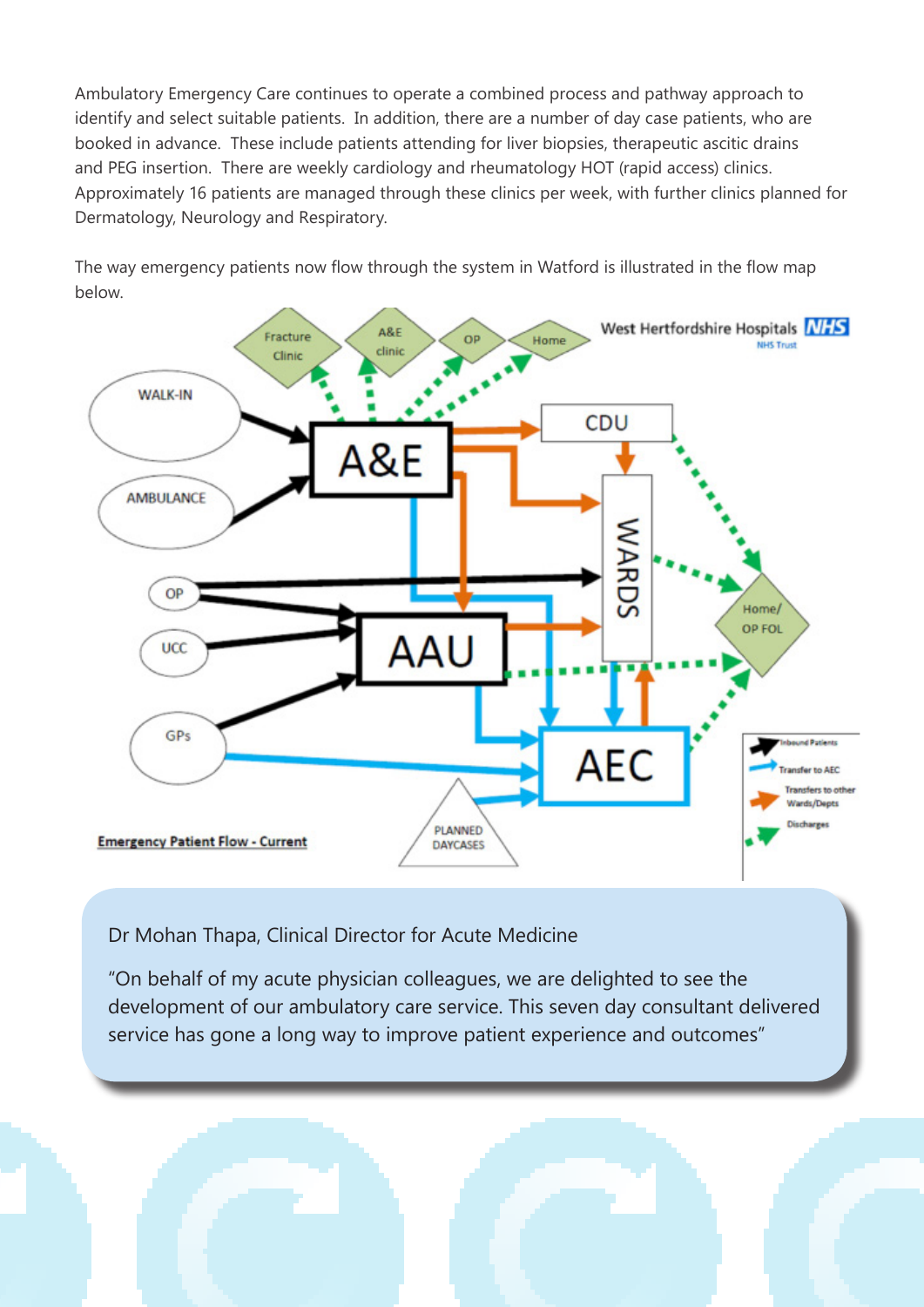# Tackling the root cause of waste

Mary comments: " I had been with the Trust for 18 months before we opened the Ambulatory Emergency Care Service. I could see that there were patients being admitted from AAU who didn't need to be. Sometimes, patients would come in late in the day and simply be absorbed into that day's take. Sometimes they were admitted for 24 hours, sometimes it was longer, while they waited for diagnostics. It was a wasteful and ineffective system. Now, an average of 40 patients per day, who would previously had one to AAU, are coming to Ambulatory Emergency Care and being discharged the same day.

"We take our own patients to x-ray rather than waiting for porters and we walk our bloods to the pathology lab. They even gave us red bags to put the samples in to ensure they recieve high priority. We identifed, too, that waiting for TTAs (Tablets to Take Away) was a significant cause of delay. So, we now have our own range of the most commonly prescribed drugs in readymade TTA boxes so that we don't have to wait for Pharmacy. It all adds up to streamlining the process."

Lynne adds that the Ambulatory Care team does whatever it can to reduce waste and eliminate delays:

Tracey Pooley, Project Manager for Urgent Care from the CCG says:

"Ambulatory Emergency Care will only work well if all stakeholders are completely committed to partnership working. Through working closely with the CCG, Ambulatory Emergency Care is now linking in with health, community and primarly care to work seamlessly together to ensure the patient receives an appropriate package of care upon discharge."

#### Continuing expansion

The Ambulatory Emergency Care service is continuing to expand. In December 2013, Watford introduced Elderly Ambulatory Emergency Care to provide same-day care for older patients with comorbidities and complex social needs. Initially, the service was only reviewing three or four patients a day, however, following the introduction of an additional member of staff to provide continuity, it is now seeing up to 11 patients a day.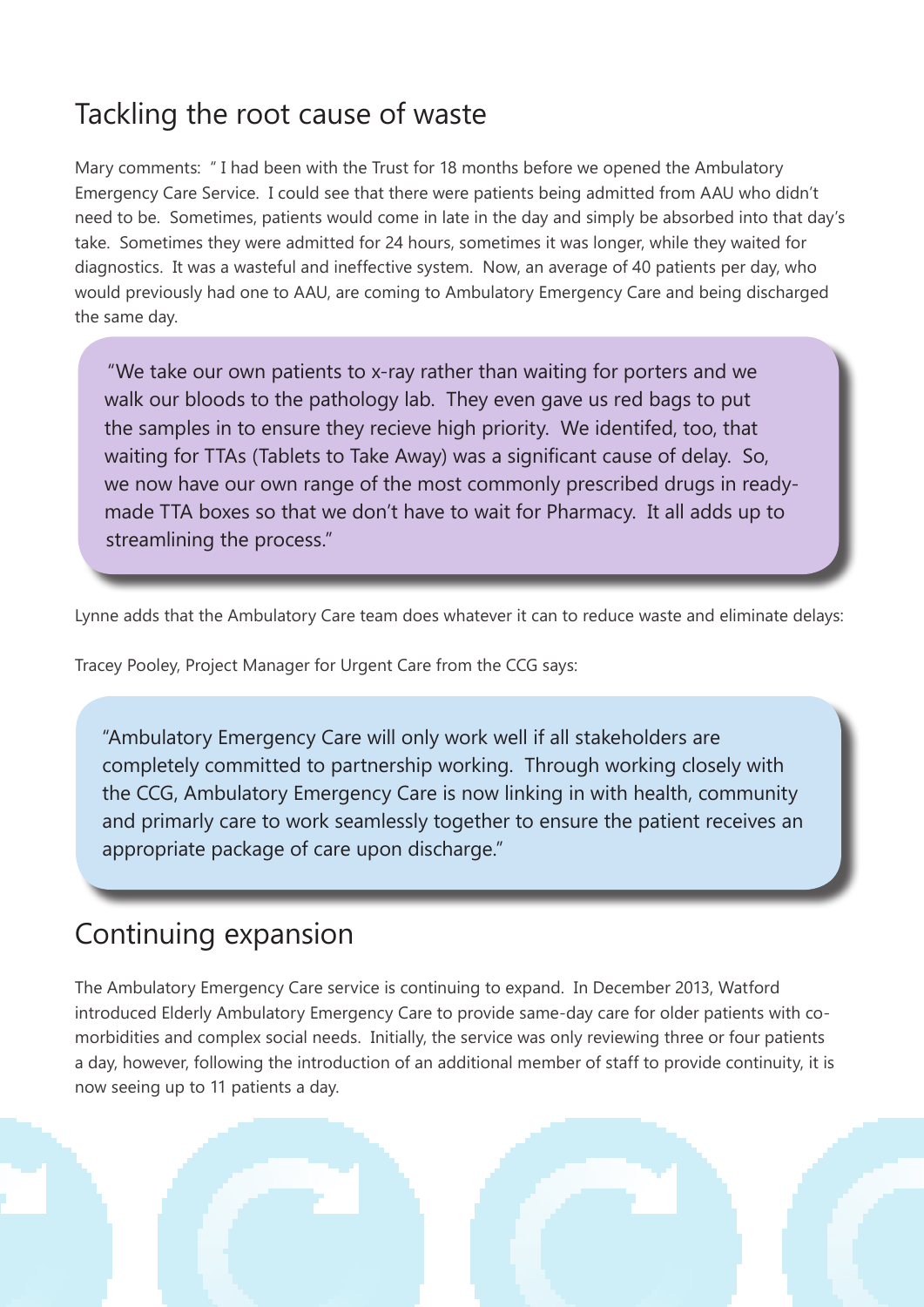Patients are recruited from five streams: those from GPs and A&E who would, otherwise, have been admitted; early ward discharges; patients requiring rapid access to outpatient review and diagnostics to avoid deterioration which might lead to admission 'downstream'. Additionally there are patients returning for review on the Delirium Recovery Programme and there are also day cases.

Elderly Care Lead, Dr Tammy Angel explains:

"Ambulatory Emergency Care provides an opportunity to assess for admission rather than admitting patients to assess them. We are using a comprehensive geriatric assessment tool developed by one of my colleagues and patients are seen by the multidisciplinary team, as needed. It is extremely helpful to be able to achieve robust early follow-up, which gives confidence that patients will be reviewed in a timely way. The registrars also get the opportunity of undergoing a training experience in a day unit setting. There is always more to be done and improved access to intermediate care beds is a key area for further development."

Watford plans to expand its ESAU to include more surgical ambulatory emergency care pathways and develop a new unit for gynaecology.

Dr Hamda concludes:

"The new dedicated unit has enabled us to see higher numbers of patients - between 20 and 25 new patients daily and 10-15 returners - and we are already planning to expand. Without a doubt, the critical success factors for a service like ours are strong clinical leadership, a committed team, the ability to identify suitable patients, good communication and support from the diagnostic teams. With these elements in place, we have been able to grow our service rapidly and with full support from the Board and our clinical colleagues."



Case Study produced and published July 2014

Photos by Peter Chappell